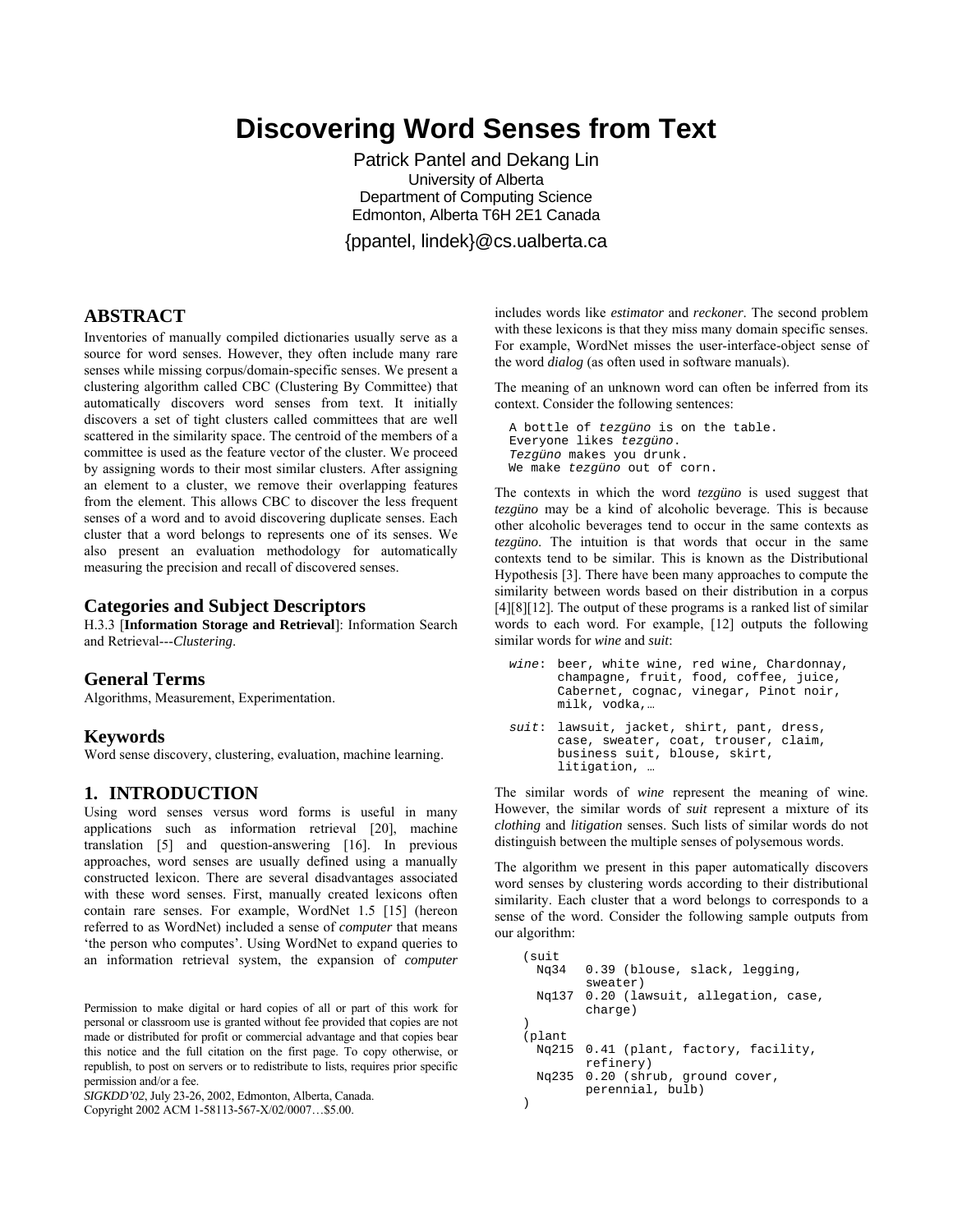```
(heart<br>Ng72
         0.27 (kidney, bone marrow, marrow,
         liver) 
 Nq866 0.17 (psyche, consciousness, soul, 
         mind) 
)
```
Each entry shows the clusters to which the headword belongs. Nq34, Nq137,  $\ldots$  are automatically generated names for the clusters. The number after each cluster name is the similarity between the cluster and the headword (i.e. *suit*, *plant* and *heart*). The lists of words are the top-4 most similar members to the cluster centroid. Each cluster corresponds to a sense of the headword. For example, Nq34 corresponds to the *clothing* sense of *suit* and Nq137 corresponds to the *litigation* sense of *suit*.

In this paper, we present a clustering algorithm, CBC (Clustering By Committee), in which the centroid of a cluster is constructed by averaging the feature vectors of a subset of the cluster members. The subset is viewed as a committee that determines which other elements belong to the cluster. By carefully choosing committee members, the features of the centroid tend to be the more typical features of the target class.

We also propose an automatic evaluation methodology for senses discovered by clustering algorithms. Using the senses in WordNet, we measure the precision of a system's discovered senses and the recall of the senses it should discover.

## **2. RELATED WORK**

Clustering algorithms are generally categorized as hierarchical and partitional. In hierarchical agglomerative algorithms, clusters are constructed by iteratively merging the most similar clusters. These algorithms differ in how they compute cluster similarity. In single-link clustering, the similarity between two clusters is the similarity between their most similar members while completelink clustering uses the similarity between their least similar members. Average-link clustering computes this similarity as the average similarity between all pairs of elements across clusters. The complexity of these algorithms is  $O(n^2 \log n)$ , where *n* is the number of elements to be clustered [6].

Chameleon is a hierarchical algorithm that employs dynamic modeling to improve clustering quality [7]. When merging two clusters, one might consider the sum of the similarities between pairs of elements across the clusters (e.g. average-link clustering). A drawback of this approach is that the existence of a single pair of very similar elements might unduly cause the merger of two clusters. An alternative considers the number of pairs of elements whose similarity exceeds a certain threshold [3]. However, this may cause undesirable mergers when there are a large number of pairs whose similarities barely exceed the threshold. Chameleon clustering combines the two approaches.

*K*-means clustering is often used on large data sets since its complexity is linear in *n*, the number of elements to be clustered. *K*-means is a family of partitional clustering algorithms that iteratively assigns each element to one of *K* clusters according to the centroid closest to it and recomputes the centroid of each cluster as the average of the cluster's elements. However, *K*means has complexity  $O(K \times T \times n)$  and is efficient for many clustering tasks. Because the initial centroids are randomly selected, the resulting clusters vary in quality. Some sets of initial centroids lead to poor convergence rates or poor cluster quality.

Bisecting *K*-means [19], a variation of *K*-means, begins with a set containing one large cluster consisting of every element and iteratively picks the largest cluster in the set, splits it into two clusters and replaces it by the split clusters. Splitting a cluster consists of applying the basic *K*-means algorithm  $\alpha$  times with  $K=2$  and keeping the split that has the highest average elementcentroid similarity.

Hybrid clustering algorithms combine hierarchical and partitional algorithms in an attempt to have the high quality of hierarchical algorithms with the efficiency of partitional algorithms. Buckshot [1] addresses the problem of randomly selecting initial centroids in *K*-means by combining it with average-link clustering. Cutting et al. claim its clusters are comparable in quality to hierarchical algorithms but with a lower complexity. Buckshot first applies average-link to a random sample of  $\sqrt{n}$  elements to generate *K* clusters. It then uses the centroids of the clusters as the initial *K* centroids of *K*-means clustering. The sample size counterbalances the quadratic running time of average-link to make Buckshot efficient:  $O(K \times T \times n + n \log n)$ . The parameters *K* and *T* are usually considered to be small numbers.

CBC is a descendent of UNICON [13], which also uses small and tight clusters to construct initial centroids. We compare them in Section 4.4 after presenting the CBC algorithm.

## **3. WORD SIMILARITY**

Following [12], we represent each word by a feature vector. Each feature corresponds to a context in which the word occurs. For example, "sip \_\_" is a verb-object context. If the word *wine* occurred in this context, the context is a feature of *wine*. The value of the feature is the pointwise mutual information [14] between the feature and the word. Let *c* be a context and  $F_c(w)$  be the frequency count of a word *w* occurring in context *c*. The pointwise mutual information,  $mi_{w,c}$ , between *c* and *w* is defined as:

$$
mi_{w,c} = \frac{\frac{F_c(w)}{N}}{\frac{\sum_{i} F_i(w)}{N} \times \frac{\sum_{i} F_c(j)}{N}}
$$
(1)

where  $N = \sum_{i} \sum_{j} F_i(j)$  is the total frequency counts of all words

and their contexts. A well-known problem with mutual information is that it is biased towards infrequent words/features. We therefore multiplied  $mi_{w,c}$  with a discounting factor:

$$
\frac{F_c(w)}{F_c(w)+1} \times \frac{min\left(\sum_i F_i(w), \sum_j F_c(j)\right)}{min\left(\sum_i F_i(w), \sum_j F_c(j)\right)+1}
$$
\n(2)

We compute the similarity between two words  $w_i$  and  $w_j$  using the *cosine coefficient* [17] of their mutual information vectors:

$$
sim(w_i, w_j) = \frac{\sum_c m i_{w_ic} \times m i_{w_jc}}{\sqrt{\sum_c m i_{w_ic}^2 \times \sum_c m i_{w_jc}^2}}
$$
(3)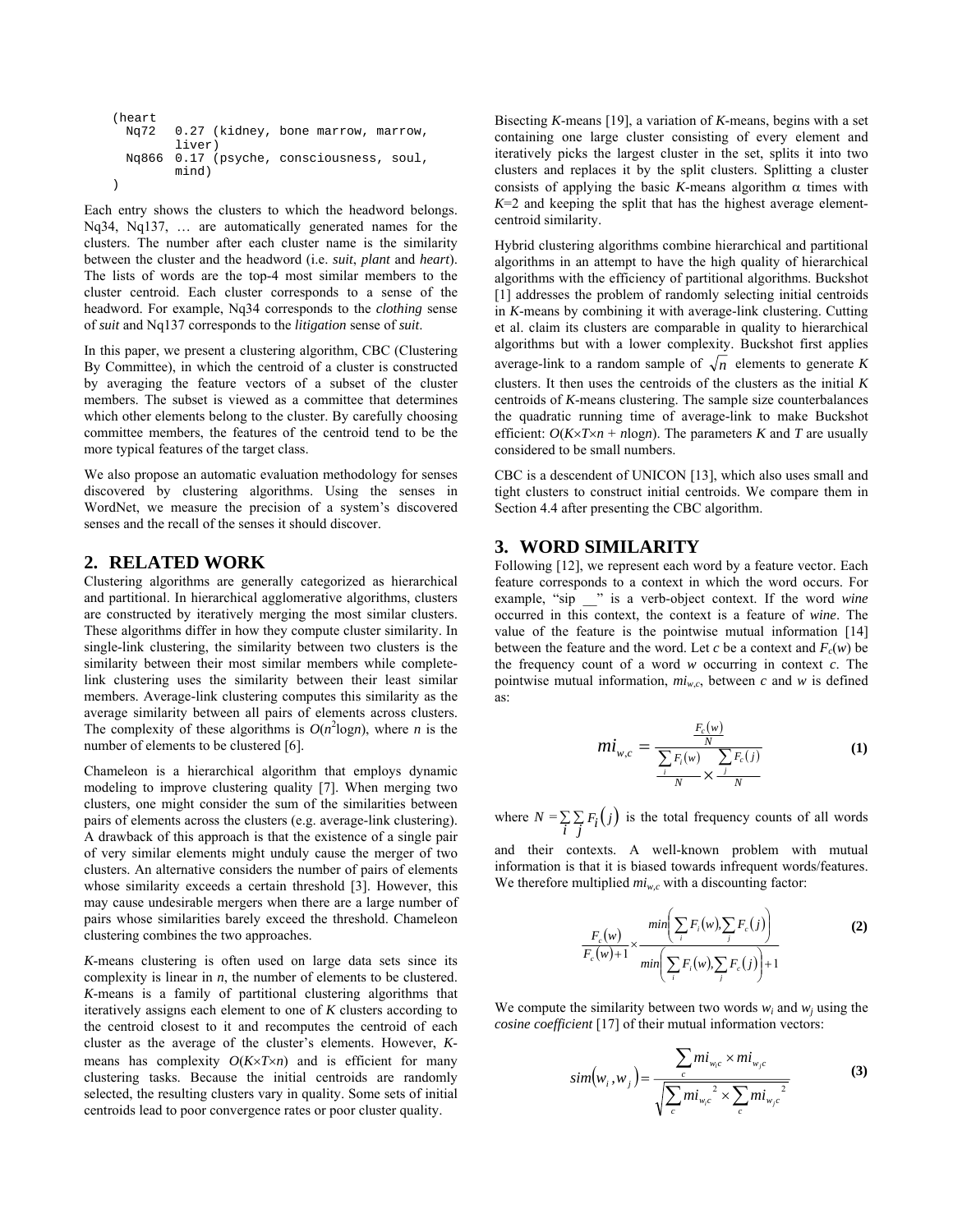## **4. ALGORITHM**

CBC consists of three phases. In Phase I, we compute each element's top- $k$  similar elements. In our experiments, we used  $k =$ 10. In Phase II, we construct a collection of tight clusters, where the elements of each cluster form a **committee**. The algorithm tries to form as many committees as possible on the condition that each newly formed committee is not very similar to any existing committee. If the condition is violated, the committee is simply discarded. In the final phase of the algorithm, each element *e* is assigned to its most similar clusters.

#### **4.1 Phase I: Find top-similar elements**

Computing the complete similarity matrix between pairs of elements is obviously quadratic. However, one can dramatically reduce the running time by taking advantage of the fact that the feature vector is sparse. By indexing the features, one can retrieve the set of elements that have a given feature. To compute the top similar elements of an element *e*, we first sort the features according to their pointwise mutual information values and then only consider a subset of the features with highest mutual information. Finally, we compute the pairwise similarity between *e* and the elements that share a feature from this subset. Since high mutual information features tend not to occur in many elements, we only need to compute a fraction of the possible pairwise combinations. Using this heuristic, similar words that share only low mutual information features will be missed by our algorithm. However, in our experiments, this had no visible impact on cluster quality.

## **4.2 Phase II: Find committees**

The second phase of the clustering algorithm recursively finds tight clusters scattered in the similarity space. In each recursive step, the algorithm finds a set of tight clusters, called committees, and identifies residue elements that are not covered by any committee. We say a committee **covers** an element if the element's similarity to the centroid of the committee exceeds some high similarity threshold. The algorithm then recursively attempts to find more committees among the residue elements. The output of the algorithm is the union of all committees found in each recursive step. The details of Phase II are presented in Figure 1.

In Step 1, the score reflects a preference for bigger and tighter clusters. Step 2 gives preference to higher quality clusters in Step 3, where a cluster is only kept if its similarity to all previously kept clusters is below a fixed threshold. In our experiments, we set  $\theta_1 = 0.35$ . Step 4 terminates the recursion if no committee is found in the previous step. The residue elements are identified in Step 5 and if no residues are found, the algorithm terminates; otherwise, we recursively apply the algorithm to the residue elements.

Each committee that is discovered in this phase defines one of the final output clusters of the algorithm.

## **4.3 Phase III: Assign elements to clusters**

In Phase III, each element *e* is assigned to its most similar clusters in the following way:

```
let C be a list of clusters initially empty 
let S be the top-200 similar clusters to e
```

|                    | database S from Phase I, thresholds $\theta_1$ and $\theta_2$ .                                                                                                                                                                                                                                                                                                                                                                                                                     |  |  |
|--------------------|-------------------------------------------------------------------------------------------------------------------------------------------------------------------------------------------------------------------------------------------------------------------------------------------------------------------------------------------------------------------------------------------------------------------------------------------------------------------------------------|--|--|
| Step 1:<br>Step 2: | For each element $e \in E$<br>Cluster the top similar elements of $e$ from $S$ using<br>average-link clustering.<br>For each cluster discovered $c$ compute the following<br>score: $ c  \times \text{avgsim}(c)$ , where $ c $ is the number of<br>elements in $c$ and $\text{avgsim}(c)$ is the average<br>pairwise similarity between elements in $c$ .<br>Store the highest-scoring cluster in a list $L$ .<br>Sort the clusters in $L$ in descending order of their<br>scores. |  |  |
| Step 3:            | Let $C$ be a list of committees, initially empty.<br>For each cluster $c \in L$ in sorted order<br>Compute the centroid of $c$ by averaging the<br>frequency vectors of its elements and computing<br>the mutual information vector of the centroid in<br>the same way as we did for individual elements.<br>If $c$ 's similarity to the centroid of each committee<br>previously added to C is below a threshold $\theta_1$ , add<br>$c$ to $C$ .                                  |  |  |
| Step 4:            | If $C$ is empty, we are done and return $C$ .                                                                                                                                                                                                                                                                                                                                                                                                                                       |  |  |
| Step 5:            | For each element $e \in E$<br>If $e$ 's similarity to every committee in $C$ is below<br>threshold $\theta_2$ , add <i>e</i> to a list of residues <i>R</i> .                                                                                                                                                                                                                                                                                                                       |  |  |
| Step 6:            | If R is empty, we are done and return $C$ .<br>Otherwise, return the union of $C$ and the output of a<br>recursive call to Phase II using the same input<br>except replacing $E$ with $R$ .                                                                                                                                                                                                                                                                                         |  |  |
| Output:            | a list of committees.                                                                                                                                                                                                                                                                                                                                                                                                                                                               |  |  |

**Input:** A list of elements *E* to be clustered, a similarity

#### **Figure 1. Phase II of CBC.**

```
while S is not empty { 
 let c∈S be the most similar cluster to e 
 if the similarity(e, c) < σ
   exit the loop 
 if c is not similar to any cluster in C { 
   assign e to c
   remove from e its features that overlap 
     with the features of c; 
  } 
 remove c from S
}
```
When computing the similarity between a cluster and an element (or another cluster) we use the centroid of committee members as the representation for the cluster. This phase resembles *K*-means in that elements are assigned to their closest centroids. Unlike *K*means, the number of clusters is not fixed and the centroids do not change (i.e. when an element is added to a cluster, it is not added to the committee of the cluster).

The key to the algorithm for discovering senses is that once an element  $e$  is assigned to a cluster  $c$ , the intersecting features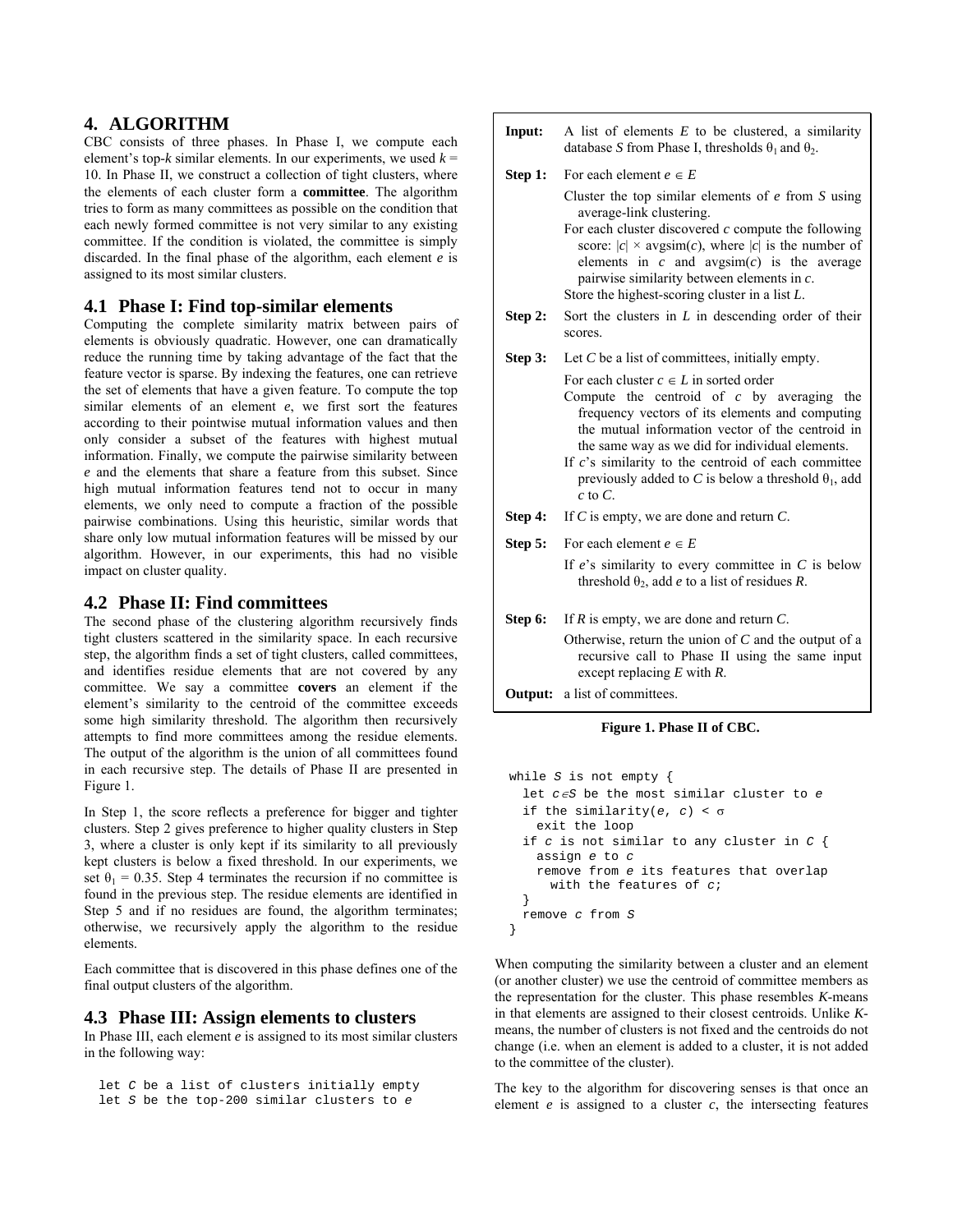between *e* and *c* are removed from *e*. This allows CBC to discover the less frequent senses of a word and to avoid discovering duplicate senses.

### **4.4 Comparison with UNICON**

UNICON [13] also constructs cluster centroids using a small set of similar elements, like the committees in CBC.

One of the main differences between UNICON and CBC is that UNICON only guarantees that the committees do not have overlapping members. However, the centroids of two committees may still be quite similar. UNICON deals with this problem by merging such clusters. In contrast, Step 2 in Phase II of CBC only outputs a committee if its centroid is not similar to any previously output committee.

Another main difference between UNICON and CBC is in Phase III of CBC. UNICON has difficulty discovering senses of a word when this word has a dominating sense. For example, in the newspaper corpus that we used in our experiments, the *factory* sense of *plant* is used much more frequently than its *life* sense. Consequently, the majority of the features of the word *plant* are related to its *factory* sense. This is evidenced in the following top-30 most similar words of *plant*.

```
facility, factory, reactor, refinery, power 
plant, site, manufacturing plant, tree, 
building, complex, landfill, dump, project, 
mill, airport, station, farm, operation, 
warehouse, company, home, center, lab, store, 
industry, park, house, business, incinerator
```
All of the above, except the word *tree*, are related to the *factory* sense. Even though UNICON generated a cluster

ground cover, perennial, shrub, bulb, annual, wildflower, shrubbery, fern, grass, ...

the similarity between *plant* and this cluster is very low.

On the other hand, CBC removes the *factory* related features from the feature vector of *plant* after it is assigned to the *factory* cluster. As a result, the similarity between the {ground cover, perennial, …} cluster and the revised feature vector of *plant* becomes much higher.

#### **5. EVALUATION METHODOLOGY**

To evaluate our system, we compare its output with WordNet, a manually created lexicon.

## **5.1 WordNet**

l

WordNet [15] is an electronic dictionary organized as a graph. Each node, called a **synset**, represents a set of synonymous words. The arcs between synsets represent **hyponym**/**hypernym**  (subclass/superclass) relationships<sup>1</sup>. Figure 2 shows a fragment of WordNet. The number attached to a synset *s* is the probability that a randomly selected noun refers to an instance of *s* or any synset below it. These probabilities are not included in WordNet. We use the frequency counts of synsets in the SemCor [9] corpus to estimate them. Since SemCor is a fairly small corpus (200K



**Figure 2. Example hierarchy of synsets in WordNet along with each synset's probability.** 

words), the frequency counts of the synsets in the lower part of the WordNet hierarchy are very sparse. We smooth the probabilities by assuming that all siblings are equally likely given the parent.

Lin [11] defined the similarity between two WordNet synsets  $s_1$ and  $s_2$  as:

$$
sim(s_1, s_2) = \frac{2 \times \log P(s)}{\log P(s_1) + \log P(s_2)}
$$
 (4)

where *s* is the most specific synset that subsumes  $s_1$  and  $s_2$ . For example, using Figure 2, if  $s_1 = \text{hill}$  and  $s_2 = \text{shore}$  then  $s =$ *geological-formation* and *sim*(*hill*, *shore*) = 0.626.

#### **5.2 Precision**

For each word, CBC outputs a list of clusters to which the word belongs. Each cluster should correspond to a sense of the word. The **precision** of the system is measured by the percentage of output clusters that actually correspond to a sense of the word.

To compute the precision, we must define what it means for a cluster to correspond to a correct sense of a word. To determine this automatically, we map clusters to WordNet senses.

Let  $S(w)$  be the set of WordNet senses of a word *w* (each sense is a synset that contains *w*). We define  $\sin(W(s, u))$ , the similarity between a synset *s* and a word *u*, as the maximum similarity between *s* and a sense of *u*:

$$
simW(s, u) = \max_{t \in S(u)} sim(s, t)
$$
 (5)

Let  $c_k$  be the top-*k* members of a cluster *c*, where these are the *k* most similar members to the committee of *c*. We define the similarity between *s* and *c*,  $\text{sim}(s, c)$ , as the average similarity between *s* and the top-*k* members of *c*:

<sup>1</sup> WordNet also contains other semantic relationships such as meronyms (part-whole relationships) and antonyms, however we do not use them here.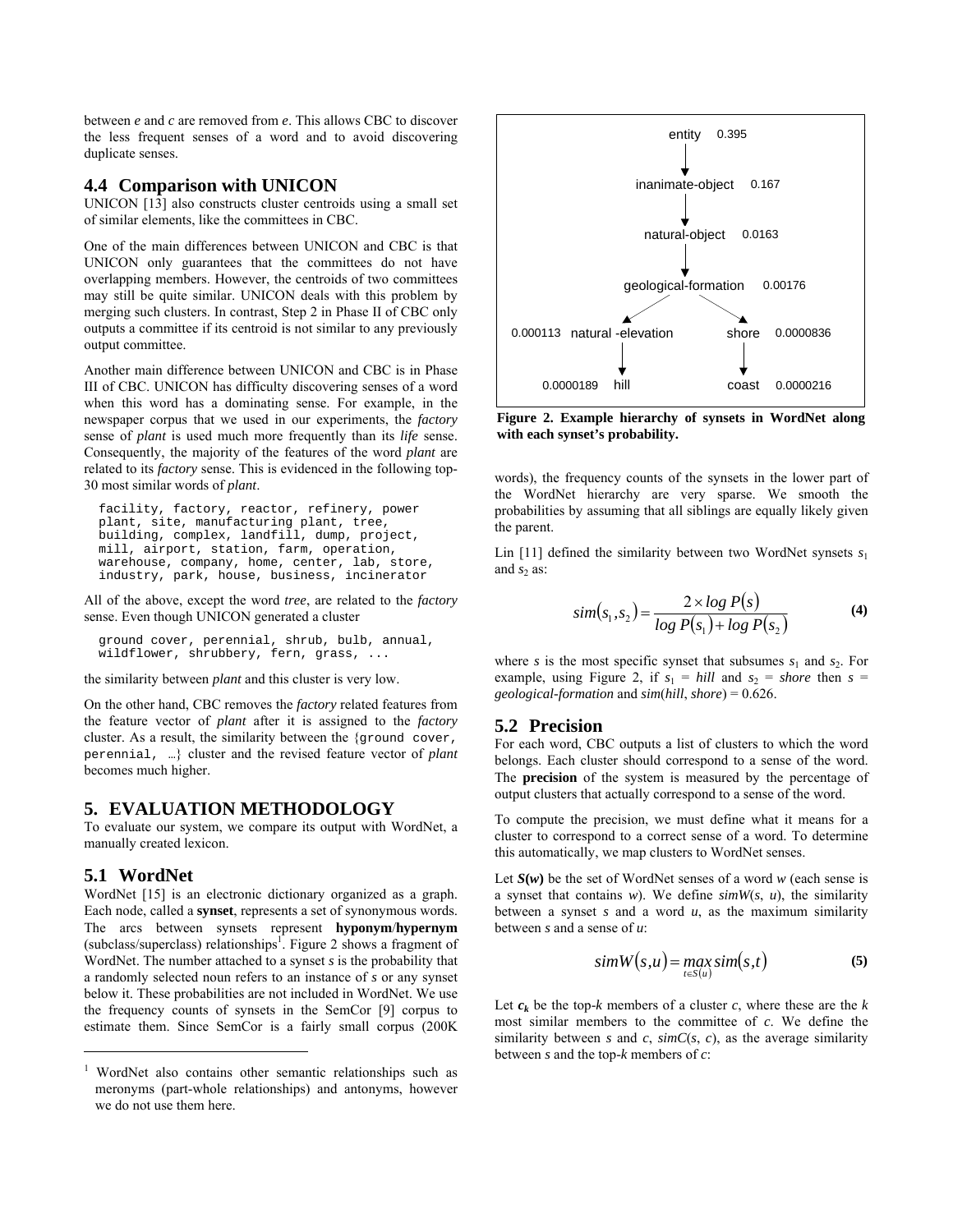$$
simC(s,c) = \frac{\sum_{u \in c_k} simW(s,u)}{k}
$$
 (6)

Suppose a clustering algorithm assigns the word *w* to cluster *c*. We say that *c* corresponds to a **correct sense** of *w* if

$$
\max_{s \in S(w)} simC(s, c) \ge \theta \tag{7}
$$

In our experiments, we set  $k = 4$  and varied the  $\theta$  values. The WordNet sense of *w* that corresponds to *c* is then:

$$
\underset{s \in S(w)}{\arg \max} \, \text{sim} \, C(s,c) \tag{8}
$$

It is possible that multiple clusters will correspond to the same WordNet sense. In this case, we only count one of them as correct.

We define the **precision** of a word *w* as the percentage of correct clusters to which it is assigned. The precision of a clustering algorithm is the average precision of all the words.

## **5.3 Recall**

The **recall** (completeness) of a word *w* measures the ratio between the correct clusters to which *w* is assigned and the actual number of senses in which *w* was used in the corpus. Clearly, there is no way to know the complete list of senses of a word in any nontrivial corpus. To address this problem, we pool the results of several clustering algorithms to construct the target senses. For a given word *w*, we use the union of the correct cluster of *w* discovered by the algorithms as the target list of senses for *w*.

While this recall value is likely not the true recall, it does provide a relative ranking of the algorithms used to construct the pool of target senses. The overall recall is the average recall of all words.

#### **5.4** *F***-measure**

The *F*-measure [18] combines precision and recall aspects:

$$
F = \frac{2RP}{R+P} \tag{9}
$$

where  $R$  is the recall and  $P$  is the precision.  $F$  weights low values of precision and recall more heavily than higher values. It is high when both precision and recall are high.

#### **6. EXPERIMENTAL RESULTS**

In this section, we describe our experimental setup and present evaluation results of our system.

#### **6.1 Setup**

 $\overline{a}$ 

We used Minipar<sup>2</sup> [10], a broad-coverage English parser, to parse about 1GB (144M words) of newspaper text from the TREC collection (1988 AP Newswire, 1989-90 LA Times, and 1991 San Jose Mercury) at a speed of about 500 words/second on a PIII-750 with 512MB memory. We collected the frequency counts of the

**Table 1. Precision, Recall and** *F***-measure on the data set for various algorithms with**  $\sigma$  **= 0.18 and**  $\theta$  **= 0.25.** 

| <b>ALGORITHM</b>     | $PRECISION (\%)$ $RECALL (\%)$ |      | $F$ -MEASURE $(\% )$ |
|----------------------|--------------------------------|------|----------------------|
| CBC                  | 60.8                           | 50.8 | 55.4                 |
| UNICON               | 53.3                           | 45.5 | 49.2                 |
| <b>Buckshot</b>      | 52.6                           | 45.2 | 48.6                 |
| $K$ -means           | 48.0                           | 44.2 | 46.0                 |
| Bisecting $K$ -means | 33.8                           | 31.8 | 32.8                 |
| Average-link         | 50.0                           | 41.0 | 45.0                 |

grammatical relationships (contexts) output by Minipar and used them to compute the pointwise mutual information values from Section 3. The test set is constructed by intersecting the words in WordNet with the nouns in the corpus whose total mutual information with all of its contexts exceeds a threshold (we used 250). Since WordNet has a low coverage of proper names, we removed all capitalized nouns. The resulting test set consists of 13403 words. The average number of features per word is 740.8.

We modified the average-link, *K*-means, Bisecting *K*-means and Buckshot algorithms of Section 2 since these algorithms only assign each element to a single cluster. For each of these algorithms, the modification is as follows:

Apply the algorithm as described in Section 2 For each cluster *c* returned by the algorithm Create a centroid for *c* using all elements assigned to it Apply *MK*-means using the above centroids

where *MK*-means is the *K*-means algorithm, using the above centroids as initial centroids, except that each element is assigned to its most similar cluster plus all other clusters with which it has similarity greater than  $\sigma$ . We then use these modified algorithms to discover senses.

These clustering algorithms were not designed for sense discovery. Like UNICON, when assigning an element to a cluster, they do not remove the overlapping features from the element. Thus, a word is often assigned to multiple clusters that are similar.

#### **6.2 Word Sense Evaluation**

We ran CBC and the modified clustering algorithms described in the previous subsection on the data set and applied the evaluation methodology from Section 4.4. Table 1 shows the results. For Buckshot and *K*-means, we set the number of clusters to 1000 and the maximum number of iterations to 5. For the Bisecting *K*means algorithm, we applied the basic *K*-means algorithm twice  $(\alpha = 2$  in Section 2) with a maximum of 5 iterations per split. CBC returned 941 clusters and outperformed the next best algorithm by 7.5% on precision and 5.3% on recall.

In Section 5.2 we stated that a cluster corresponds to a correct sense of a word *w* if its maximum *simC* similarity with any synset in  $S(w)$  exceeds a threshold  $\theta$  (Eq. 7). Figure 2 shows our

<sup>&</sup>lt;sup>2</sup>Available at www.cs.ualberta.ca/~lindek/minipar.htm.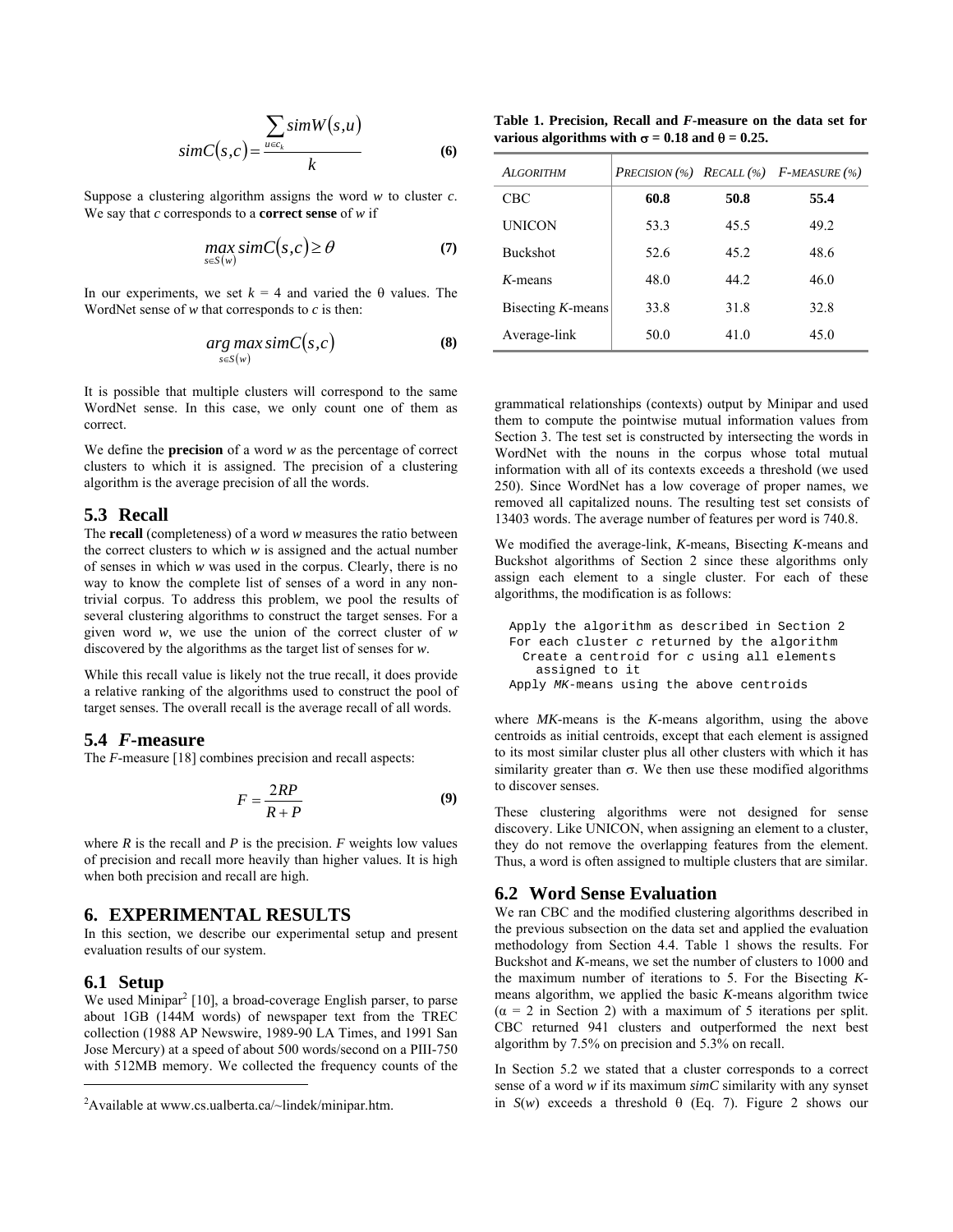**Table 2. Comparison of manual and automatic evaluations of a 1% random sample of the data set.** 

|                               | <b>MANUAL</b>   |    |  |
|-------------------------------|-----------------|----|--|
|                               |                 | ×  |  |
|                               | 104             |    |  |
| <b>А</b> UTOMATIC<br>$\times$ | $\overline{17}$ | 41 |  |
|                               |                 |    |  |

experiments using different values of θ. The higher the θ value, the stricter we are in defining correct senses. Naturally, the systems<sup> $\cdot$ </sup> *F*-measures decrease when θ increases. The relative ranking of the algorithms is not sensitive to the choice of  $\theta$ values. CBC has higher *F*-measure for all θ thresholds.

For all sense discovery algorithms, we assign an element to a cluster if their similarity exceeds a threshold  $\sigma$ . The value of  $\sigma$ does not affect the first sense returned by the algorithms for each word because each word is always assigned to its most similar cluster. We experimented with different values of  $\sigma$  and present the results in Figure 3. With a lower  $\sigma$  value, words are assigned to more clusters. Consequently, the precision goes down while recall goes up. CBC has higher *F*-measure for all  $\sigma$  thresholds.

## **6.3 Manual Evaluation**

We manually evaluated a 1% random sample of the test data consisting of 133 words with 168 senses. Here is a sample of the instances that are manually judged for the words *aria*, *capital* and *device*:

|  | aria S1: song, ballad, folk song, tune                                  |
|--|-------------------------------------------------------------------------|
|  | capital S1: money, donation, funding,<br>honorarium                     |
|  | capital S2: camp, shantytown, township, slum                            |
|  | device S1: camera, transmitter, sensor,<br>electronic device            |
|  | device S2: equipment, test equipment,<br>microcomputer, video equipment |

For each discovered sense of a word, we include its top-4 most similar words. The evaluation consists of assigning a tag to each sense as follows:

- $\sqrt{2}$ : The list of top-4 words describes a sense of the word that has not yet been seen
- +: The list of top-4 words describes a sense of the word that has already been seen (duplicate sense)
- ×: The list of top-4 words does not describe a sense of the word

The S2 sense of *device* is an example of a sense that is evaluated with the duplicate sense tag.

Table 2 compares the agreements/disagreements between our manual and automatic evaluations. Our manual evaluation agreed with the automatic evaluation 88.1% of the time. This suggests that the evaluation methodology is reliable.

Most of the disagreements (17 out of 20) were on senses that were incorrect according to the automatic evaluation but correct in the manual evaluation. The automatic evaluation misclassified these



**Figure 2.** *F***-measure of several algorithms with**  $\sigma = 0.18$  **and varying** θ **thresholds from Eq.7.** 



**Figure 3.** *F***-measure of several algorithms with**  $\theta = 0.25$  **and varying** σ **thresholds.** 

because sometimes WordNet misses a sense of a word and because of the organization of the WordNet hierarchy. Some words in WordNet should have high similarity (e.g. *elected official* and *legislator*) but they are not close to each other in the hierarchy.

Our manual evaluation of the sample gave a precision of 72.0%. The automatic evaluation of the same sample gave 63.1% precision. Of the 13,403 words in the test data, CBC found 2869 of them polysemous.

## **7. DISCUSSION**

We computed the average precision for each cluster, which is the percentage of elements in a cluster that correctly correspond to a WordNet sense according to Eq.7. We inspected the low-precision clusters and found that they were low for three main reasons.

First, some clusters suffer from part-of-speech confusion. Many of the nouns in our data set can also be used as verbs and adjectives. Since the feature vector of a word is constructed from all instances of that word (including its noun, verb and adjective usage), CBC outputs contain clusters of verbs and adjectives. For example, the following cluster contains 112 adjectives:

```
weird, stupid, silly, old, bad, simple, 
normal, wrong, wild, good, romantic, tough, 
special, small, real, smart, ...
```